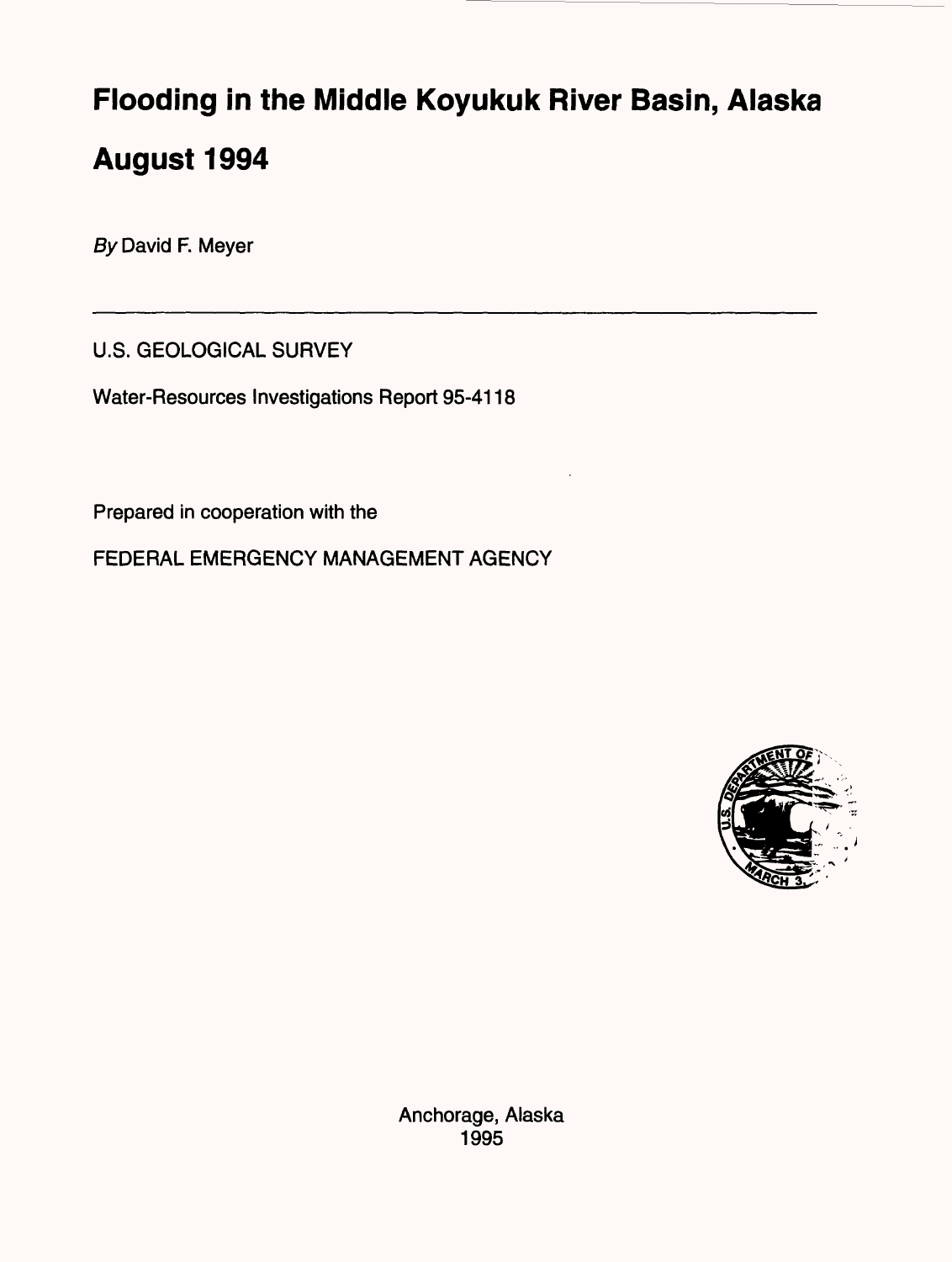## U.S. DEPARTMENT OF THE INTERIOR BRUCE BABBITT, Secretary

U.S. GEOLOGICAL SURVEY Gordon P. Eaton, Director

For additional information write to:

District Chief U.S. Geological Survey 4230 University Drive, Suite 201 Anchorage, AK 99508-4664

Copies of this report may be purchased from:

U.S. Geological Survey Earth Science Information Center Open-File Reports Section Box 25286, MS 517 Federal Center Denver, CO 80225-0425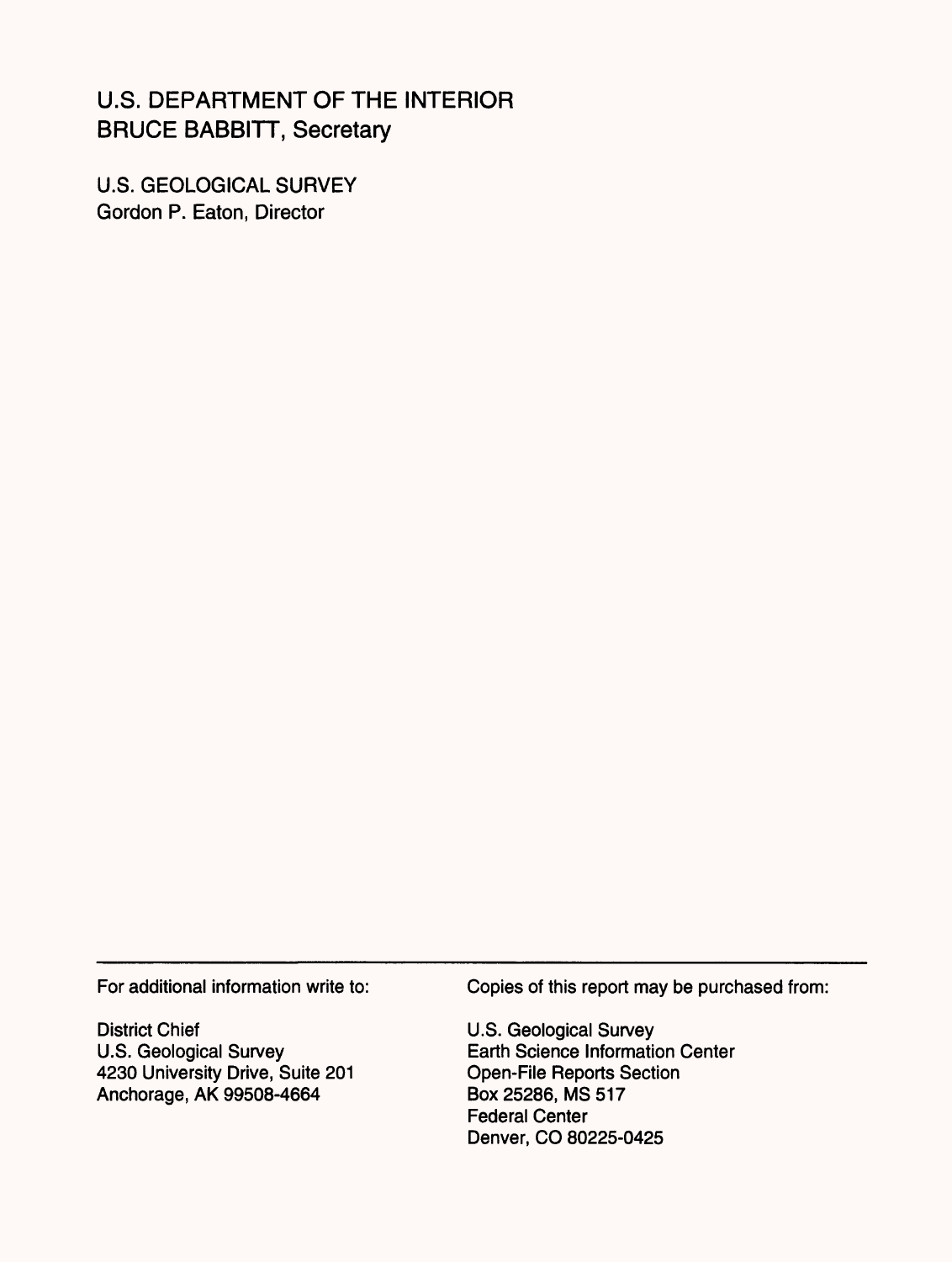# **CONTENTS**

| $\blacksquare$ |
|----------------|
| $\overline{3}$ |
| 3              |
| 3              |
| $\overline{4}$ |
|                |
| 5              |
| 6              |
| 6              |
| $\overline{7}$ |
| $\overline{7}$ |
|                |

#### PLATES

| 1. Flood map of Allakaket and Alatna, Alaska, August 1994 flood |  |
|-----------------------------------------------------------------|--|
|-----------------------------------------------------------------|--|

2. Flood map of Hughes, Alaska, August 1994 flood

#### FIGURES

| 1. Map showing location of the Koyukuk River in Alaska               | $\overline{2}$ |
|----------------------------------------------------------------------|----------------|
| 2. Hydrograph showing stage of the Koyukuk River at Allakaket during |                |
|                                                                      |                |

### CONVERSION FACTORS AND VERTICAL DATUM

| <b>Multiply</b>                  | By      | To obtain              |
|----------------------------------|---------|------------------------|
|                                  |         |                        |
| inch (in.)                       | 25.4    | millimeter             |
| foot $(ft)$                      | 0.3048  | meter                  |
| mile (mi)                        | 1.609   | kilometer              |
| square mile $(mi^2)$             | 2.590   | square kilometer       |
| acre-foot (acre-ft)              | 1,233   | cubic meter            |
| cubic foot per second $(ft^3/s)$ | 0.02832 | cubic meter per second |

#### Sea level:

In this report "sea level" refers to the National Geodetic Vertical Datum of 1929--a geodetic datum derived fom a general adjustment of the first-order level nets of both the United States and Canada, formerly called Sea Leve<sup>t</sup> Datum of 1929.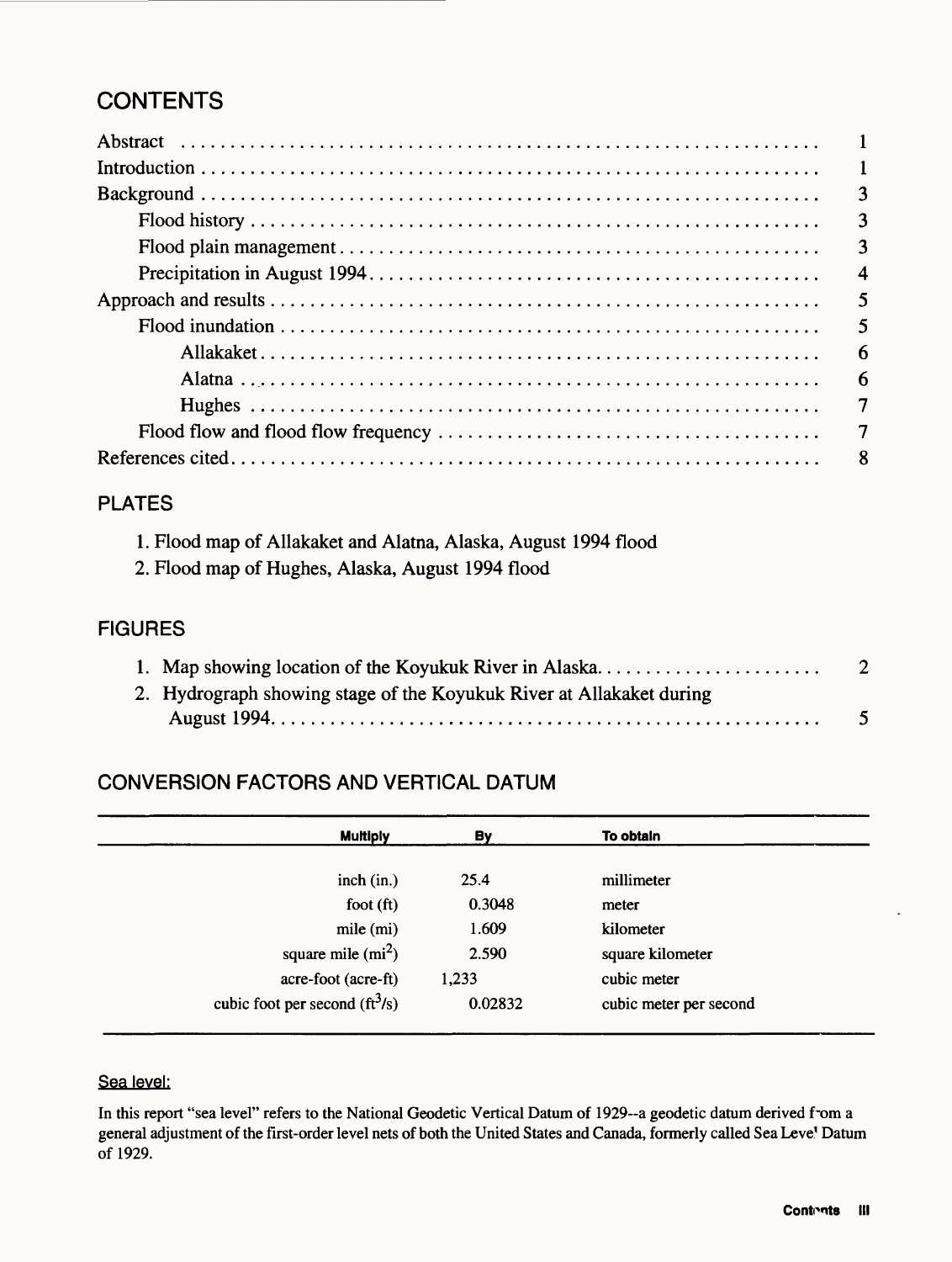# **Flooding in the Middle Koyukuk River Basin, Alaskr August 1994**

By David F. Meyer

#### **Abstract**

During August 1994, a flood on the Koyukuk River, Alaska, inundated the villages of *A* llakaket and Alatna and parts of Hughes. Topographic maps of the inundated areas, showing peak watersurface elevations and depths of water, indicate that flooding ranged from 2 to more than 10 feet deep in Allakaket, from 8 to more than 10 feet deep in Alatna, and from 0 to more than 10 feet deep in Hughes. Severe damage to buildings occurred in Allakaket and Alatna; minor damage occurred in Hughes, although some homes were irreparably damaged by inundation. Between the mouth of the Kanuti River, about 10 miles downstream from Allakaket, to Hughes, the peak dischar£*\*.* was about 330,000 cubic feet per second. A flow of that magnitude at Hughes has an annual probability of occurrence of 1 percent.

#### **INTRODUCTION**

Heavy rains during August 15-18 and August 23-27, 1994, in northwest and interior Alaska caused severe flooding in several large basins, and forced the evacuation of three villages along the Koyukuk River: Allakaket, Alatna, and Hughes (fig. 1). On August 26, Governor Hickel dealared a State Disaster in response to ongoing and predicted floods. Residents of Allakaket and Alatna were evacuated by Army National Guard helicopters on August 28 and those of Hughes was evacuated on August 31. President Clinton declared a National Disaster on September 13, mobilizing the Federal Emergency Management Agency.

Almost 100 homes received damage from the flood in the villages and 38 were completely destroyed (Alaska Department of Emergency Services, written commun., 1994). Many I'omes floated off their foundations in Allakaket and Alatna; some of these homes survived the relocation intact, and have since been releveled and reoccupied, but most were destroyed. More than 307 people were displaced from their homes by flooding. About \$15 million worth of damage resulted from the floods, about \$10 million of which occurred in Allakaket, Alatna, and Hughes (Tom Duncan, Federal Emergency Management Agency, oral commun., 1995). Total costs resulting from the floods, including evacuation, temporary housing, and mitigation, as well as damages, are expected to exceed \$70 million.

The Federal Emergency Management Agency (FEMA) requested the U.S. Geological Survey (USGS) to identify high-water marks resulting from the flooding at Allakaket, Alatna, and Hughes; to prepare maps of the areas inundated on base-topographic maps prepared by Ae~omap U.S., Inc., from September 1994 aerial photography; and to determine the peak water discharge and its estimated recurrence interval. The purpose of this report is to present the information requested by FEMA.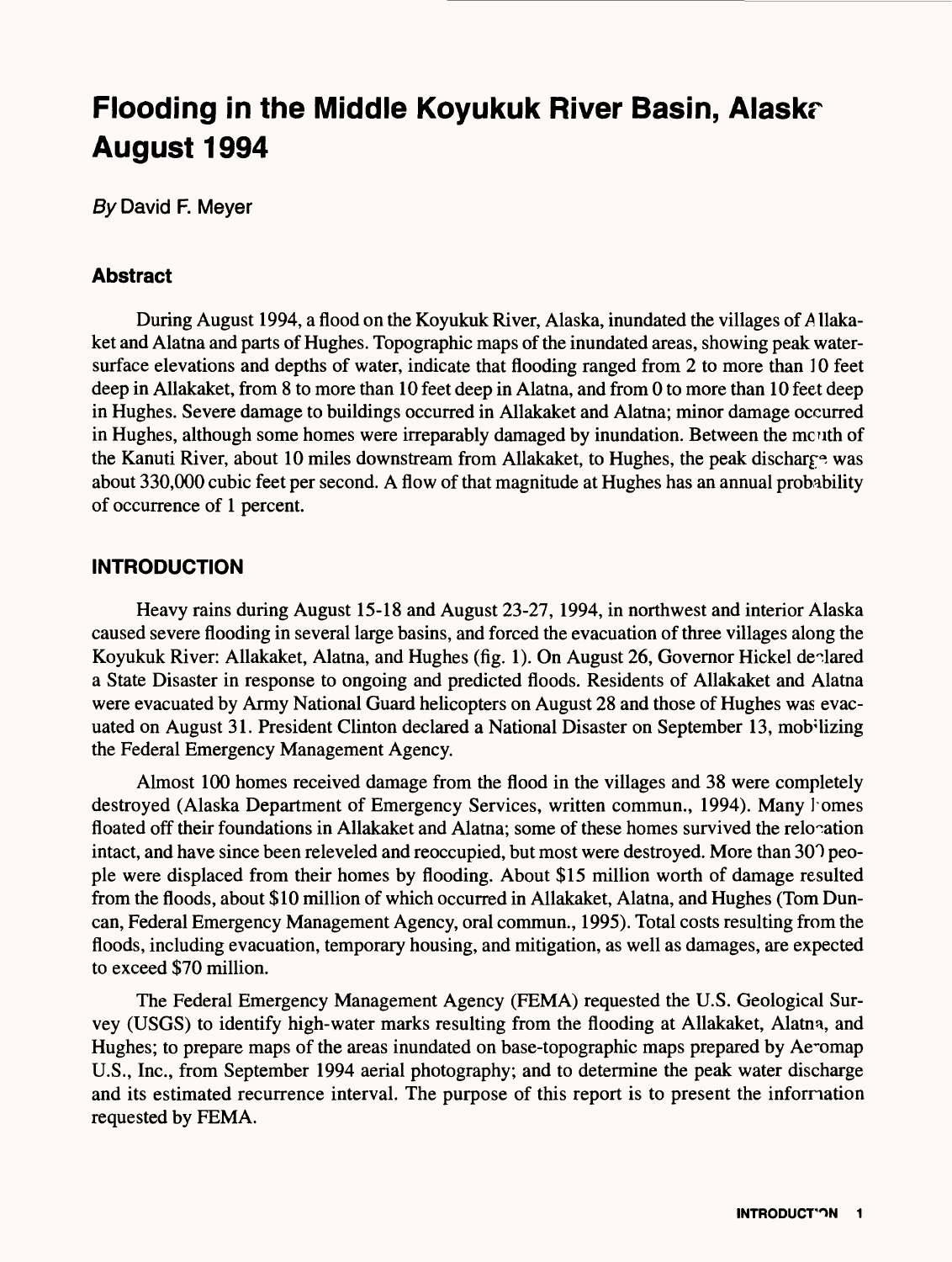

Figure 1. Location of the Koyukuk River in Alaska.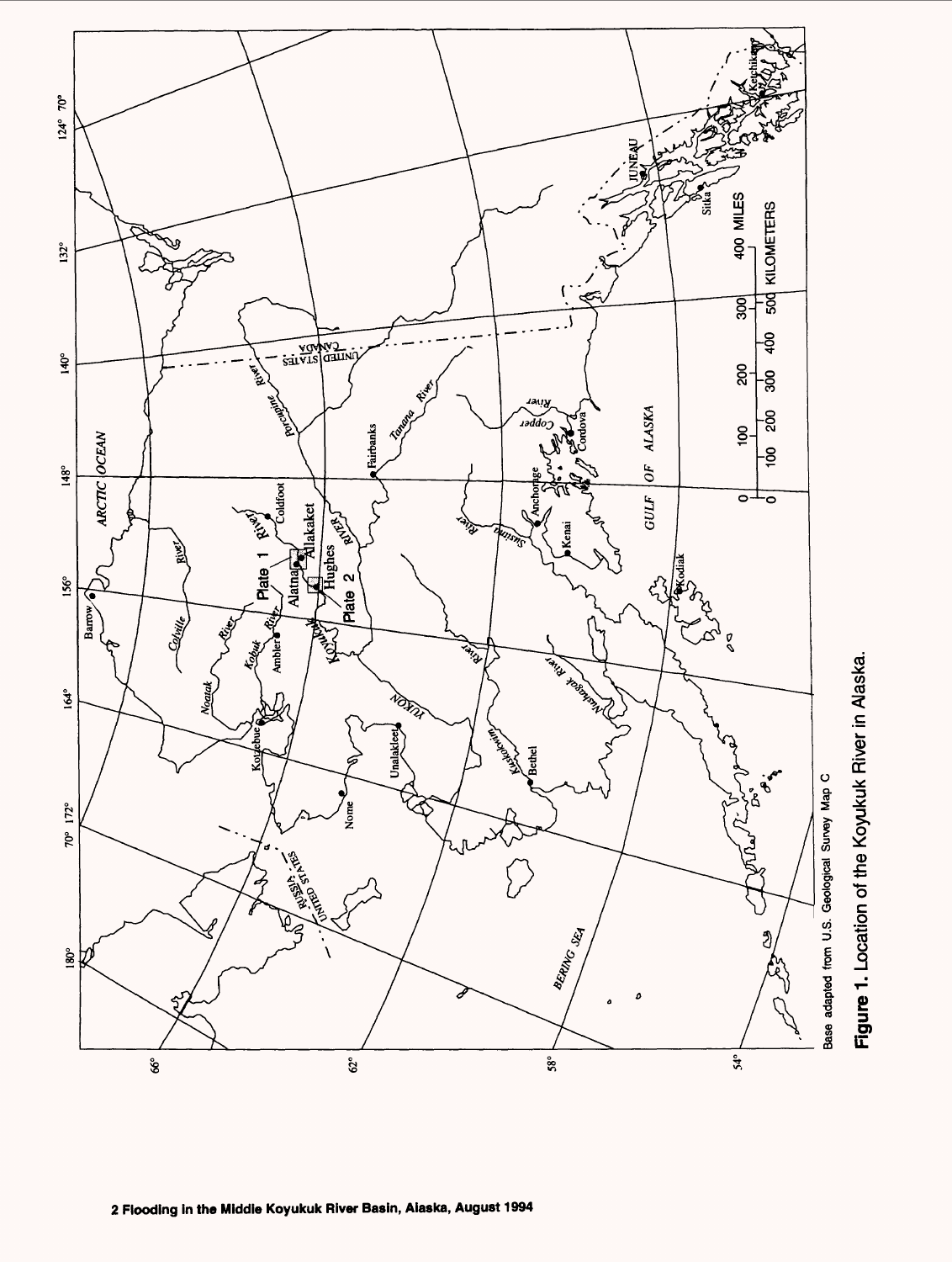#### **BACKGROUND**

#### **Flood History**

Floods in the interior of Alaska generally are the result of one of three processes: (1) rainfall, usually occurring during the late summer, such as the flood of August 1994; (2) snowmelt, usually occurring during late spring, such as a flood in June 1964; and (3) ice jams, usually occurring during mid to late spring. Rainfall and snowmelt floods are meteorologically generated, whereas icejam floods are hydraulically generated. Ice jams occur at channel constrictions, bridges, sandbars, or other obstructions to flow, and flooding results from backwater behind blocks of river ice. The velocity of the water is usually low, except when ice jams break. Ice jams are usually accompanied by rising discharge in the spring, but they are not directly caused by increased flow, and are therefore difficult to predict. The Koyukuk River experiences all three types of flooding. At Hughes, ice jams have been responsible for floods higher than the highest meteorologically generated floods at least three times since 1964 (Paul Meyer, National Weather Service, written commun., 1994).

At Hughes, the Koyukuk River has a drainage area of  $18,360$  mi<sup>2</sup>. A USGS stream-gaging station was operated at Hughes from June 1960 to 1982. During that period, the largest flow recorded was  $266,000$  ft<sup>3</sup>/s on June 6, 1964 (U.S. Geological Survey, 1983). In 1961, residents of Hughes reported that a flood in August 1937 reached about the same elevation as the August 1994 flood.

The National Weather Service has operated a flood-warning gage (river stage only) at Allakaket since July 1969. Prior to that time, residents recall two serious floods: a flood in the early 1950's that occurred during August, and a flood sometime during 1966. A flood during August 19 $\Sigma$ <sup>3</sup> had a peak-stage elevation of about 489.8 ft, map datum (27.3 ft National Weather Service gage datum), 8.6 ft below the peak stage of the 1994 flood.

#### **Flood-Plain Management**

In addition to providing emergency relief to disaster victims when a national disaster is declared, FEMA is also mandated to provide cost-effective, long-term hazard mitigation to minimize damage should a disaster recur. In the case of flooding, this can consist of a detailed floodhazard information report, if a Flood Insurance Study has not already been done. These reports, either detailed flood-hazard information reports or Flood Insurance Studies, commonly entail calculating the flow having a 1 percent annual probability of occurrence and then using one-dimensional steady-state hydraulic models to determine the areas that would be inundated by that flow. Detailed representations of the local topography and hydraulics are generally needed to properly apply the models. However, collecting these types of data can be expensive. No formal Flood Insurance Studies have been completed for the Koyukuk River (U.S. Army Corps of Engineers, 1993).

In the case of the August 1994 floods on the Koyukuk River, an alternative approach was warranted. On the basis of the magnitude and approximate frequency of the type of flooding of August 1994, the USGS, in consultation with FEMA, the Alaska Department of Emergency Services, and the Alaska Department of Community and Regional Affairs decided to: (1) Provide detailed mapping of the water-surface profile and the areas inundated by the flood in and around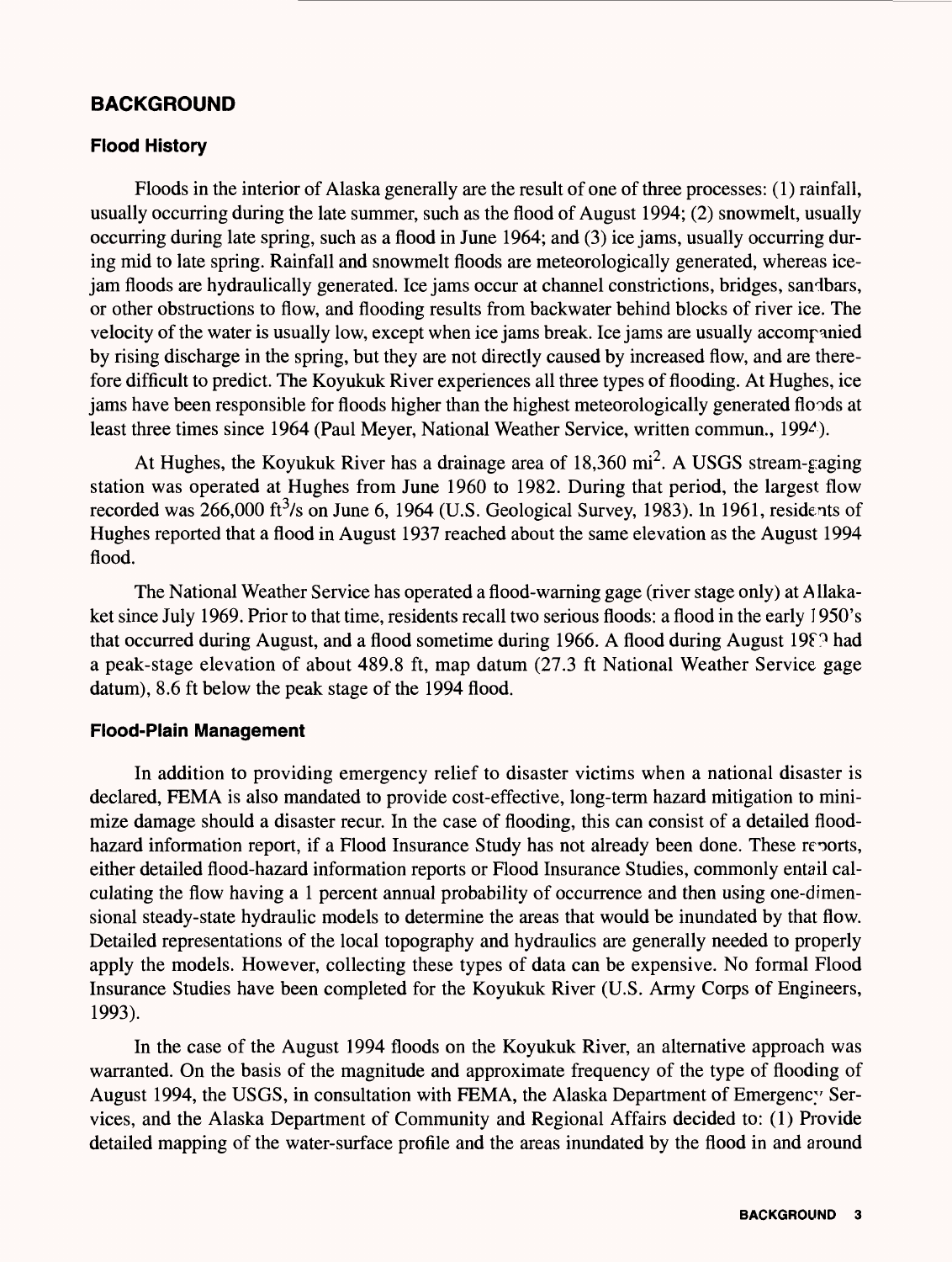the villages of Allakaket, Alatna, and Hughes. This mapping would be a more accurate indication of areas at risk from probable future flooding than would be a detailed hydraulic model of hypothetical flows based on the calculated 100-year flood. (2) Measure and assign a recurrence interval to the flood in order to qualify the risk associated with a hypothetical 100-year flood. Fortuitously, when this measurement was completed and the flood frequency was determined, the August 1994 flood had a recurrence interval of 100 years at Hughes.

Many small villages in Alaska are not prepared for 100-year floods. At Allakaket and Alatna, a local ordinance required all new building to be built with first-floor elevations above the flood of record. However, the only site-specific flood information available prior to August 1994 was the identification of the peak stage from a flood that occurred in 1989 (U.S. Army Corps of Engineers, 1993). Several larger floods were known to have occurred before the National Weather Service gage was established in 1969, but accurate measurements of their stage were not available.

#### **Precipitation in August 1994**

During the first storm in mid-August, between 1.9 and 4.9 in. of rain was measured in the Koyukuk River basin; the estimated average rainfall in the basin upstream from Allakaket was between 4 and 5 in. (Paul Meyer, National Weather Service, written commun., 1994). Arer^ to the west and north also received heavy rainfall: 2.8 in. of rain was measured in Kotzebue, on the west coast, over a 6-day period; 1.4 to 3.2 in. of rain was measured in the Noatak River basin during August 15-18; and 2.3 to 3.3 in. of rain was measured in the Kobuk River basin during the same period. The storm produced the highest flows of the past decade in several small rivers in the area and caused many larger rivers to overtop their banks. Minor flooding occurred along the Noatak and Kobuk Rivers, but most damage was caused by ongoing bank erosion that was accelerated by the flood (Paul Meyer, National Weather Service, oral commun., 1995). The Koyukuk Piver at Allakaket rose more than 10 ft in response to the first storm (fig. 2), flooding the gravel airstrip west of town. No damage resulted from the first storm along the middle or lower Koyukuk River.

The second storm, at the end of August, followed a path south of the first storm. Along the coast, the highest rainfall amounts were measured at Unalakleet, 200 mi south of Kotzebue, and less than an inch of rain was measured at Ambler in the Kobuk River basin. About the same amount of rain fell in the Koyukuk River basin during both the first and the second storms. At the Coldfoot precipitation gage—the highest in the Koyukuk River basin—5.5 in. of rain was measured, and lesser amounts were measured at lower elevations. The drainage basin upstream from Allakaket received rain averaging between 4.5 and 5 in. between August 23-27 (Paul Meyer, National Weather Service, written commun., 1994), about the same amount of rainfall that occurred during the first storm. However, soils were already saturated from the storm of the previous week, so runoff was greater. River stages were already at or above bankfull, and the additional runoff caused flooding throughout the Koyukuk River Basin.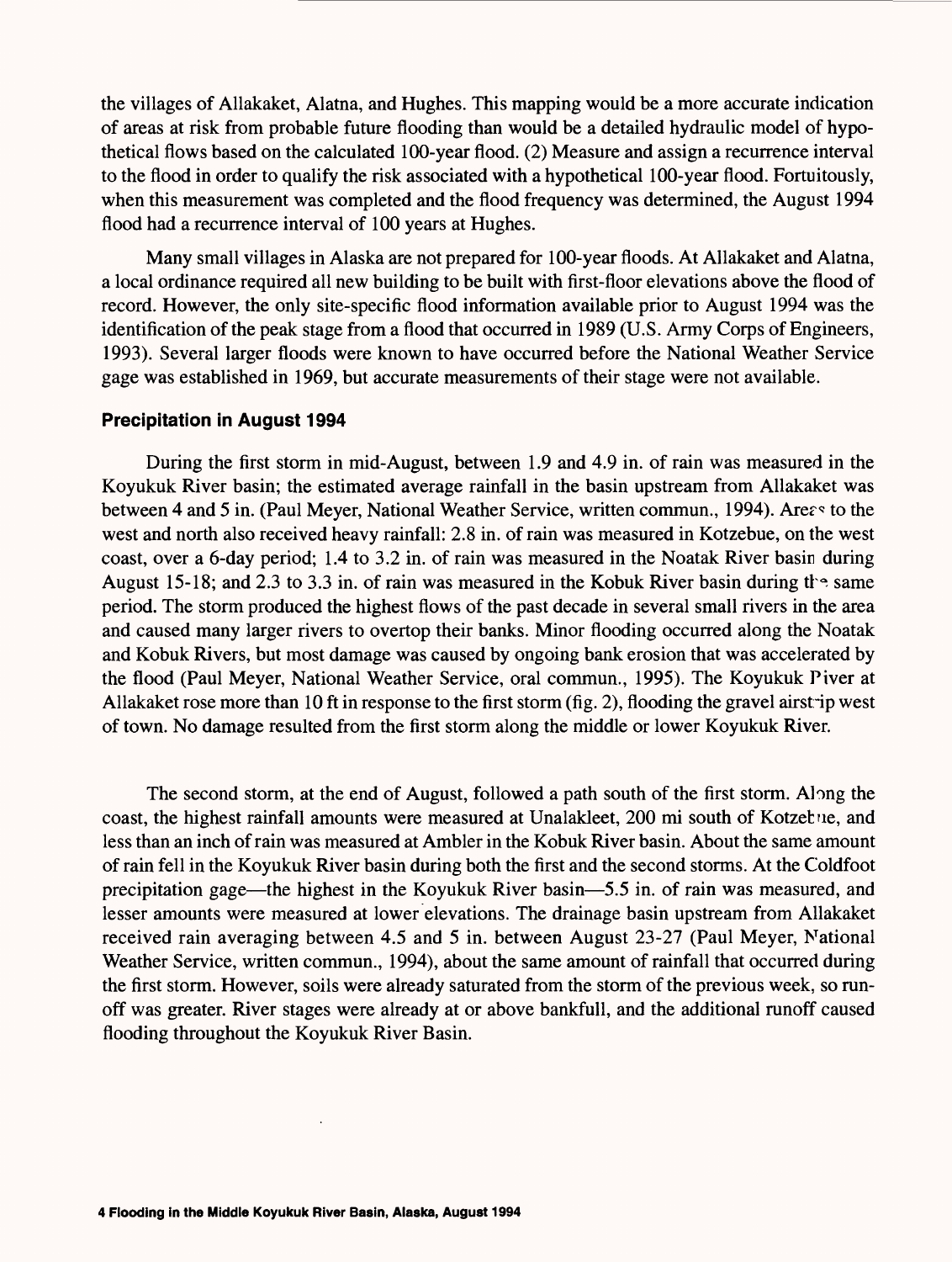

**Figure 2.** Stage of the Koyukuk River at Allakaket during August 1994 (Paul Meyer, National Weather Service, written commun., 1994).

#### **APPROACH AND RESULTS**

#### **Flood Inundation**

To accomplish the first task (detailed mapping), high-water marks were located in and around the villages, marked on aerial photographs, and surveyed. In most cases, the surveys were done in conjunction with photogrammetric control surveys by FPE Roen Engineers under contrac\* with Aeromap U.S., Inc. These surveys were referenced to a local assumed vertical datum. At Allakaket, surveys were referenced to a local assumed datum placed by Alaska Department of Transportation and Public Facilities (ADOT/PF). The elevation assumed for this datum is between 50 and 100 ft above that used for making the USGS topographic map of the area (Bettles, C-6, 1:63,360 scale). At Hughes, surveys were referenced to ADOT/PF VA benchmark "Cemetery" (Peter Schnaars, FPE Roen Engineers, oral commun., 1995). The high-water marks were located on a 1:4,800 scale topographic map of Allakaket and Alatna, and on a 1:2,400 scale topographic map of Hughes, both prepared by Aeromap U.S., Inc. using post-flood aerial photographs under contract with FEMA. Water-surface profiles were drawn on the maps. These maps are accurate vertically within  $(\pm)$  one-half contour interval  $(\pm)$  ft everywhere except the southeast corner of the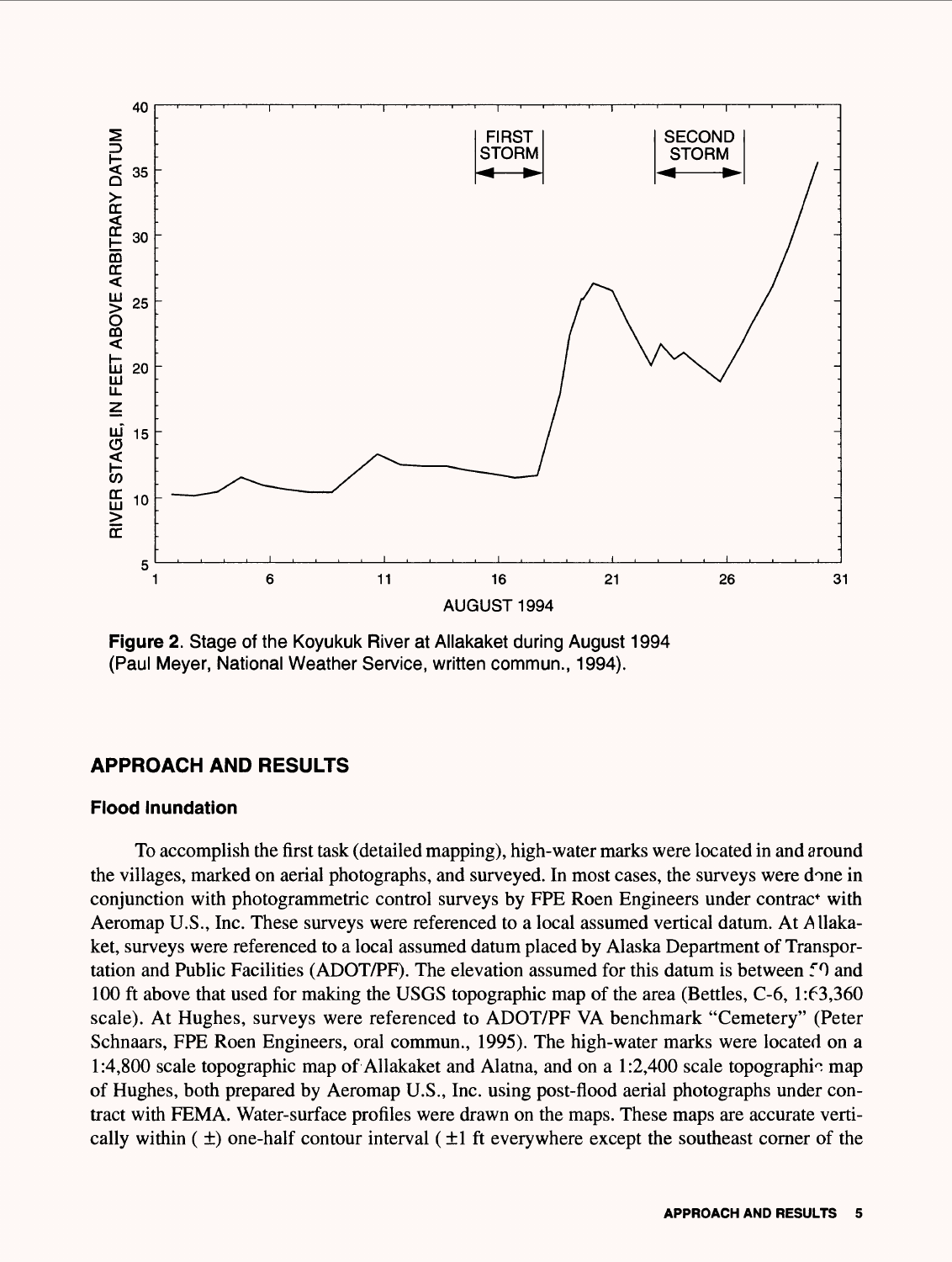Allakaket map, plate 1). The depth of inundation by the flood was determined by subtracting the local topography from the elevation of the water-surface profile, and those data were contoured to produce a map of water depths experienced during the peak stage of the August 1994 floods. The accuracy of these data is dependent on the accuracy of the topographic map, the accuracy of the high-water marks, and the variability of the water surface profile. The accuracy is believed to be  $\pm 2$  ft where the high-water profile is interpolated between observed high-water marks, and  $\pm 4$  ft where it is extrapolated (on the eastern part of Allakaket, plate 1).

Maps of the depths of inundation by the August 1994 flood (plates 1 and 2) indice that Alatna and parts of Allakaket were flooded to depths greater than 6 ft, and most of Hughes and other parts of Allakaket were flooded to depths of 2 to 6 ft.

#### **Allakaket**

Virtually all of Allakaket was flooded (plate 1). Only a few houses built on piles and one house south of town built on a gravel pad were not damaged by inundation of at least the subfloor. Flood depth in the northern, older section of town along the riverbank ranged from 6 to more than 10 ft. Log buildings in this area that were not anchored to their foundations commonly floated away for distances ranging from a few feet to several miles: one structure was located intact more than 36 mi downstream from Allakaket. The airstrip, on the west side of town, and most of the sloughs and abandoned channels in the area were flooded to depths of 10 ft or more. An area of higher ground is present south of the older part of town, about 2,000 ft south of the river. Newer houses there, referred to locally as the "HUD houses," are built on piles, about 5 ft above gravel pads, which are 1 to 2 ft above the flood plain. Where these houses were built on the highest ground, they were undamaged; where they were built on lower ground, their subfloors and interiors were flooded. The elevation of high-water marks fall from 499 ft (map datum), at the northeast edge of town, to 496 ft (map datum), at the base of the bluff about 1 mi south of town.

Water velocity was great enough to significantly scour and rework the flood plain only in the area of the northern end of the airstrip and the adjacent ball field. Minor scour and sedimert deposition occurred in many places where flow crossed roads and gravel pads, but where the flood plain was protected by vegetation, scour did not occur. Riverbank erosion occurred during the flood, but riverbank erosion is common during seasonal flows, and the erosion that occurred during  $t \geq 0$  flood was not significantly greater than normal annual erosion rates.

#### **Alatna**

All of Alatna was flooded to depths greater than 8 ft (plate 1) except one house, buil\* on the valley wall at the north edge of town. Many log structures floated off their foundations, and even two newer "HUD houses," built on piles about 8 ft above the flood plain, were flooded above the floor. Riverbank erosion is an annual process at Alatna, and some riverbank erosion occurred during the flood, but not significantly more than normal. High-water marks were at an elevation of about 497 ft (map datum) in Alatna.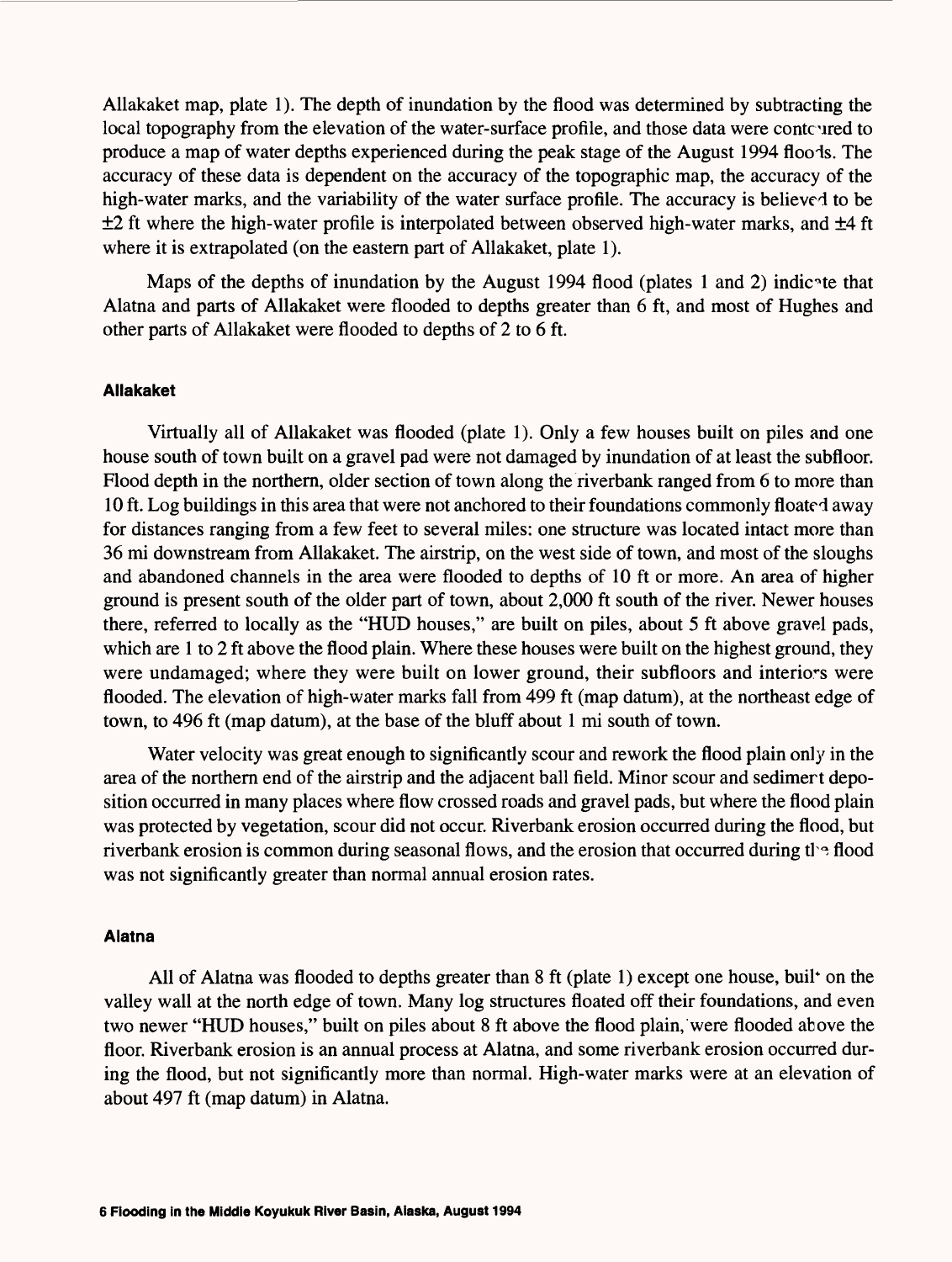#### **Hughes**

Most of the center and northern part of Hughes was inundated by 4 to 6 ft of water (plate 2). Some houses built along the riverbank in the northern part of town were built on gravel pads, or otherwise elevated above the surrounding flood plain, and only one house was flooded more than 6 ft deep. The elevation of high-water marks falls from 271 ft (map datum) at the north end of town to 268 ft (map datum) at the south end. Areas flooded to depths greater than 8 ft are either near the river or along swampy sloughs, abandoned channels, or ditches. Many homes and the Community Center in the southeastern part of town are built on ground along a gently sloping part of the valley wall, above the level of the flood.

Flood-related damage was mostly caused by inundation; few structures were moved from their foundations. Hughes is located downstream from a bedrock point on the east bank of the Koyukuk River that constricts the flood plain, and this point protected much of the village from high-water velocities experienced at Allakaket and Alatna. Soils within a few hundred feet of the point are finer than elsewhere on the flood plain, indicating that fine sediment is deposited in a zone of low velocity. Riverbank erosion was negligible during the flood.

#### **Flood Flow And Flood Flow Frequency**

The second task (recurrence interval) was accomplished by making a slope-area indirect discharge measurement of the peak discharge (Dalrymple and Benson, 1967) at a site on the Koyukuk River between Allakaket and Hughes. An ideal indirect measurement of peak discharge requires a reach of channel (1) where the flow is uniform and contained within well-defined banks, (2) where channel expansions are negligible, and (3) where high-water marks are well defined.

No such site was identified in the middle Koyukuk River basin. A site about 16 mi southwest of Allakaket was identified as being the best site available. The site is located at lat 66°26'38"N., long 153°06'0"W., 1.3 mi downstream from Klaluthyiit Bluff, 3.3 mi downstream from the mouth of Kanuti River, 15.5 mi southwest of Allakaket, and 42.5 mi northeast of Hughes (fig. 1). The drainage area upstream from this site is 17,350 mi<sup>2</sup>. At this site, overbank flooding was minimal accounting for less than 1 percent of the flow—and extended about 200 ft from the left bank of the main channel. Most other reaches of the middle Koyukuk River experienced extensive overbank flooding, extending as much as 2 mi from the banks of the main channel. The slope-area measurement indicated that the peak discharge at the measurement site was  $331,000 \text{ ft}^3/\text{s}$ .

Independent of the slope-area measurement, a peak discharge was computed at the streamgaging station at Hughes, using the following: surveyed high-water marks, a discharge measurement made on September 7, 1994, and the stage-discharge rating curves developed during the period the gaging station was in operation. This computation indicated that the peak discharge at Hughes was about 330,000 ft $3/$ s, which was nearly the same as that measured at the slope-area site.

The drainage area increases from 17,350 mi<sup>2</sup> at the indirect-measurement site to 18,360 mi<sup>2</sup> at Hughes, an increase of 6 percent. Most of the additional drainage area is lowlands, and rainfall was minimal during the period of flooding in Allakaket, Alatna, and Hughes. Neither of the discharge measurements are accurate enough to determine whether there was a significant increase in flow as a result of the additional area, or if the flood peak was attenuated along the more than 40 river miles between the indirect-measurement site and the gaging station.